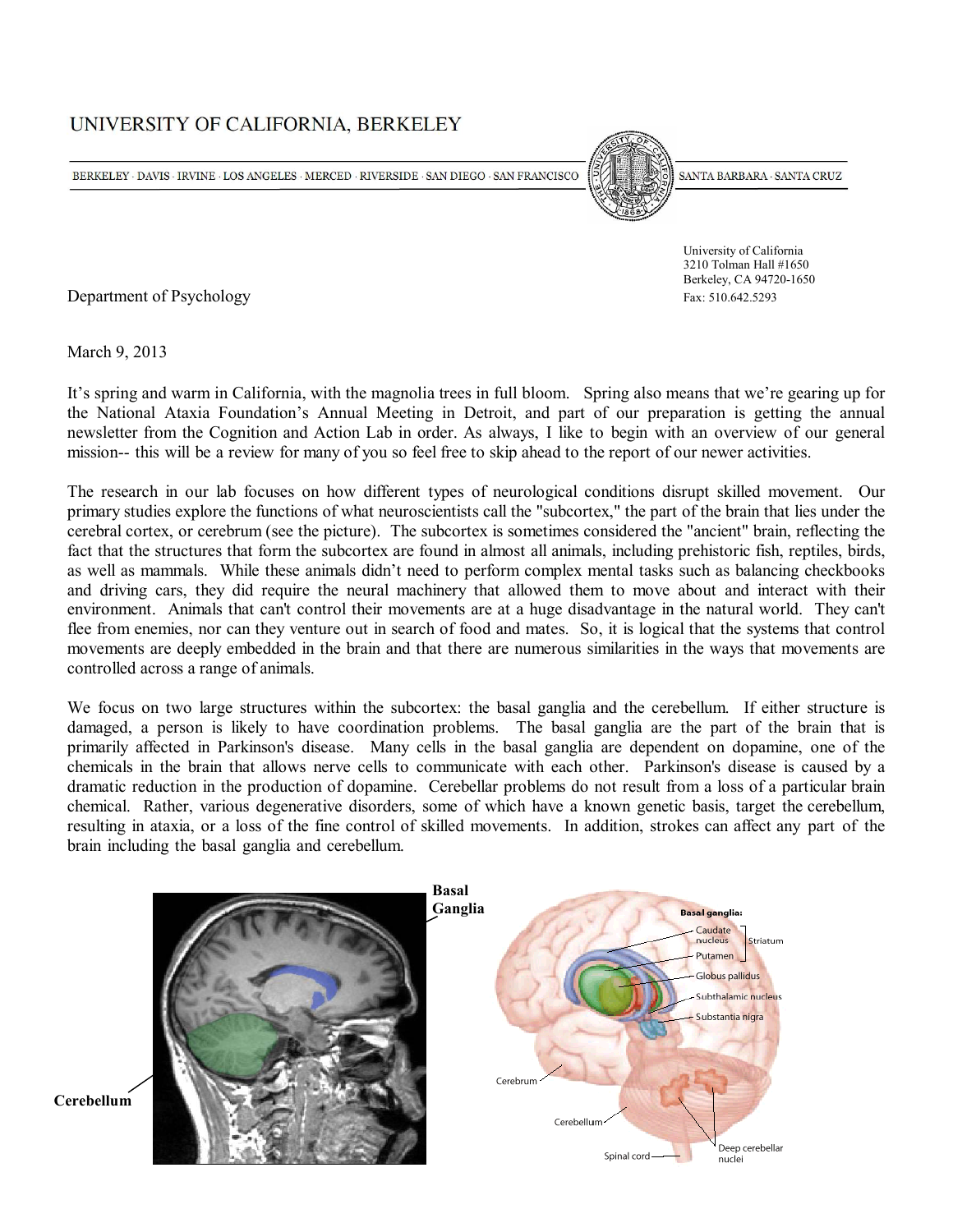Those of you who have participated in our studies for many years know that we are working on several different projects, which might, at times, seem completely unrelated. Nonetheless, there are a number of central themes that guide our work. Most prominent is our goal to understand how the brain produces skilled movements. Note that I talk about how the "brain" produces these actions. Obviously the muscles are also important; you wouldn't be able to walk, talk or type on a computer if the neural signals were unable to activate the muscles. But, to the surprise of many, much of what determines whether a movement is clumsy or skilled has more to do with the brain than the body. Coordinated actions require that we select the appropriate action once we've recognized the environmental conditions. An expert tennis player cannot simply stand fixed in the center of the court and swat at the ball as hard as he can. Rather, much of the expertise involves anticipating where the opponent's shot will land, glancing up to see which part of the court is open, and adjusting the stroke to give the ball just the right spin, speed, and direction. The same holds true for basketball; the professionals can all make shots from just about any place on the court when unguarded in practice. The real challenge is in making that shot when there are nine other—rather large—bodies scattered about the court. In any sport, or in fact, our everyday activities, skilled action requires accurate perception and memory. Thus, our lab doesn't study motor control in isolation, simply looking at how people activate and control their muscles. Rather, as the name Cognition and Action implies, we study action from a broad perspective, trying to see how skill builds on so many aspects of our mental abilities.

Let me now turn to an update of some of the most recent results to emerge from our studies.

## **1. Skill learning: Using cognitive strategies to boost motor learning.**

Many movement disorders disrupt skilled performance. Not only is skilled performance affected in people with Parkinson's disease and cerebellar ataxia, it can also be affected by cortical stroke or even degenerative disorders such as Alzheimer's disease. This observation underscores an obvious point: The performance of motor skills is not under the sole control of a single part of the brain, but requires the integrated activity of many different parts of the brain. This distributed view is especially true when we consider the acquisition of a new motor skill. Imagine you are learning how to high jump, facing a bar that is positioned 4' off the ground (or even 8' if you want to go for the world record). To do this, you are going to have to run fast to build up some momentum, figure out where you want to push off, and then make sure that all parts of your body make it over the bar. You can well imagine the hours of practice required to coordinate all of these movements. But even before you take off, you have to come up with a strategy. Do you approach the bar from the side and do a scissors kick, bringing one leg over the bar and then the other? Or do you rotate your body as you approach the bar, allowing your back to be the closet part of the body to the bar with the legs lifted high in the air? This example makes clear that motor skills require more than just extensive practice. If you keep doing the wrong thing over and over, you might become perform the action in a more coordinated fashion, but you won't get any closer to accomplishing your goal.

We don't, of course, ask people to come to our lab and hurl their bodies over a high jump bar. But we have developed simplified tasks that allow us to see how people use the combination of strategic planning and practice to learn a new skill. To this end, we have people perform reaching movements in distorted environments, ones in which the direction you reach is different from the direction you aimed. With practice, people can become quite good at learning to reach in these new environments. Our recent studies ask how strategies can boost the rate of learning.

This problem has been studied extensively in psychology and sports science. However, the traditional view is one that is best characterized as involving stages of processing. In this view, strategies are important during the early stages of learning when you are just trying to figure out what needs to be done. Once you have this problem solved, learning shifts to a stage of motor consolidation. Our results suggest otherwise. What we find is that strategies and motor consolidation are simultaneously operating at all stages of practice. The best evidence of this comes from some work by Jordan Taylor, our previous post-doc in the lab, who created virtual reality environments where strategy use and motor consolidation worked in opposition to one another. Under this condition, people show a very strange pattern of behavior where they actually get worse with practice, at least until they decide to change their strategy. Moreover, Jordan has shown that the balance between strategy use and motor consolidation can be altered by neurological disease. People with ataxia are most affected in the motor consolidation process and thus have to rely on strategies to learn new skills. In contrast, people with diseases affecting the cerebral cortex tend to have difficulty using and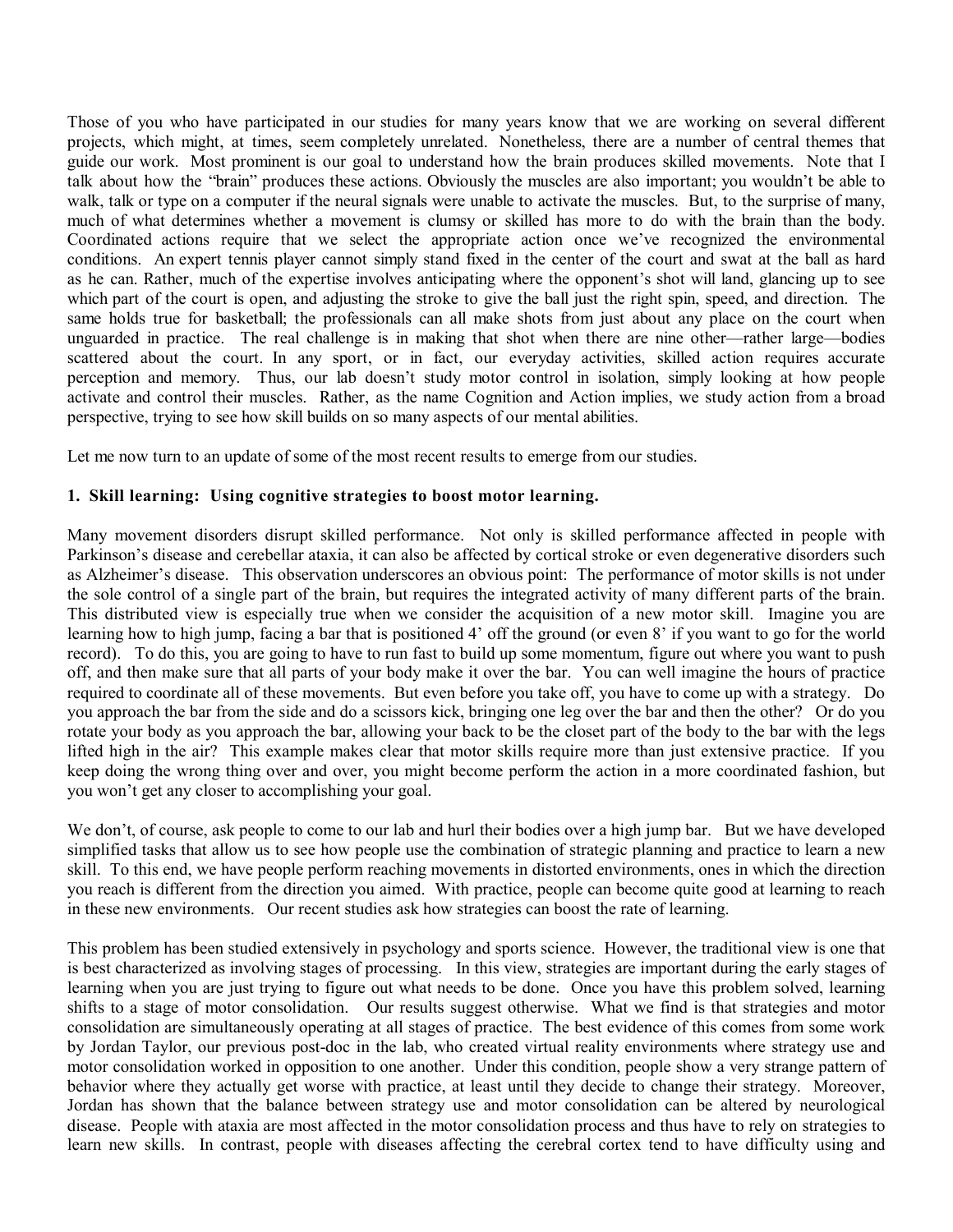modifying their strategies. It remains unclear how the basal ganglia fit into this picture. To shed some light on this question, we are currently extending this work to individuals with Parkinson's disease.

### **2. The impact of motor instability on learning.**

Every neuroscience or neurology textbook will describe how the cerebellum is essential for skilled movement. People with ataxia have trouble coordinating movement: for some individuals, the problem is manifest in a wide range of movements including eye and finger movements, as well as walking and speech. For other individuals, the problem may be restricted to one class of movements (e.g., walking). Not only do people with ataxia have trouble producing movement, but they also have difficulty learning new movements. This has led to the view that the cerebellum is essential for motor learning.

One issue that has not been considered in a systematic manner is the relationship between coordination problems and learning problems. These two may be highly correlated: That is, people who have the most pronounced coordination problems may also have the greatest impairment in learning. However, there are some puzzling results in the neurology literature that suggest motor control and motor learning may not be correlated in people with ataxia. We have been looking at this problem from a new perspective, one that we call the attribution question. Suppose in trying to reach to a visual target, you miss the target and end off to the right side of it. The brain now faces an attribution problem. It must decide if the error arose because the environment has changed (attribute the error to an unstable world) or the error arose because your muscles did not do what they were supposed to do (attribute the error to your unstable motor system). If the error is attributed to an unstable world, then the brain faces a learning problem—it needs to figure out how the world has changed and adjust to it. On the other hand, if the error is attributed to an unstable motor system, then the brain may choose to ignore the error. Rather, it provided the right commands and has to recognize that the motor system may just not be consistent in "carrying out its orders."

We have been conducting experiments to ask if the learning problems seen in people with coordination problems might reflect an attribution error. The basic idea is that ataxia or Parkinson's disease might lead individuals to attribute motor errors to their unstable motor system, even in situations where the error actually arose because the environment had changed. If this occurred, they might show poor motor learning, not because their learning capability was compromised, but because they had attributed the error to the wrong source (themselves rather than the world). We are just beginning to test this idea. John Schlerf and Jing Xu, two former grad students in the lab, conducted our first study on this issue, testing people with ataxia. Here our results suggest that the motor learning problem cannot be characterized as an attribution error. It appears that even when we account for the fact that these individuals' movements are more unstable, there remains a problem in using errors to adjust to changes in the world. With these tools in hand, we can now turn our attention to other neurological conditions. It may seem odd to talk about a changing "world". We can easily do this in the laboratory with our virtual reality systems. But these laboratory tests mimic the challenges we constantly face in the world. For example, the force we use to pick up a drinking glass has to be adjusted depending on whether the glass if full or empty (but the force should be the same if the glass is seen as half full or half empty!).

#### **3. Neural systems for reward and punishment in non-motor learning.**

As noted in the last section, we have become interested in how reinforcement influences learning and behavior. How to present reinforcement is something that is relevant to much of our behavior. Should you punish an employee for doing an inferior job? Or reward them when they exceed your expectations? Or, as proves challenging for any parent, should you punish your child when they behave badly or only reward them for behaving well? Huge amounts of money are spent each year on this problem; for example, in designing programs to treat addiction. With a better understanding of how individuals learn from positive and negative feedback, these behavioral programs could be improved.

Another question we have been exploring is whether positive (reward) and negative (punishment) reinforcement signals involve similar neural mechanisms. As discussed above, in the motor domain, positive reinforcement is